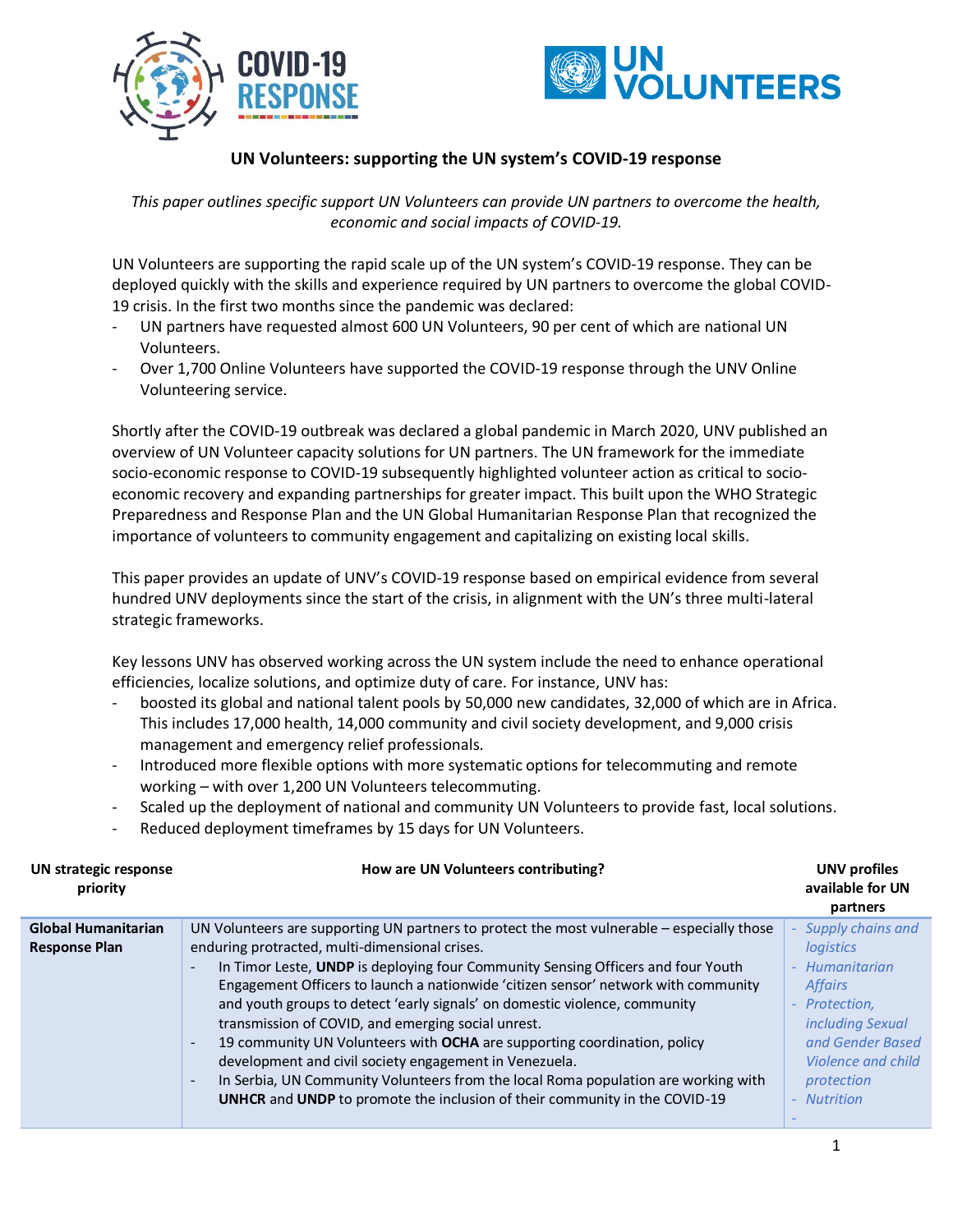



|                                                                                                                                                                                                                                           | response, including working with local institutions to ensure access to sanitation<br>measures.                                                                                                                                                                                                                                                                                                                                                                                                                                                                                                                                                                                                                                                                                                                                                                                                                                                                                                                                                                                                                                                                                                                                                                                                                                                                                                                                                                                                                                                                                                                                                                                                                                                                                                             |                                                                                                                                     |
|-------------------------------------------------------------------------------------------------------------------------------------------------------------------------------------------------------------------------------------------|-------------------------------------------------------------------------------------------------------------------------------------------------------------------------------------------------------------------------------------------------------------------------------------------------------------------------------------------------------------------------------------------------------------------------------------------------------------------------------------------------------------------------------------------------------------------------------------------------------------------------------------------------------------------------------------------------------------------------------------------------------------------------------------------------------------------------------------------------------------------------------------------------------------------------------------------------------------------------------------------------------------------------------------------------------------------------------------------------------------------------------------------------------------------------------------------------------------------------------------------------------------------------------------------------------------------------------------------------------------------------------------------------------------------------------------------------------------------------------------------------------------------------------------------------------------------------------------------------------------------------------------------------------------------------------------------------------------------------------------------------------------------------------------------------------------|-------------------------------------------------------------------------------------------------------------------------------------|
| Health First:<br><b>Protecting Health</b><br>Services and Systems<br>during the Crisis pillar<br>- UN framework for<br>the immediate socio-<br>economic response to<br>COVID-19                                                           | UN Volunteers are working with UN partners to scale health programme delivery, reach<br>vulnerable groups (including women, young people and those outside of government<br>systems), and maintain health services.<br>WHO is deploying 100 African female, early-career health professionals (including<br>epidemiologists, health researchers, and health emergency management specialists) to<br>support its work in 47 countries.<br>In Uzbekistan, trained 400 community health volunteers that were previously trained by<br>$\qquad \qquad \blacksquare$<br>UN Volunteers with UNDP and the Resident Coordinator's Office are now conducting<br>disease prevention outreach in rural communities.<br>IOM is deploying 10 Medical Officers and 20 Nurses to Cox's Bazaar in Bangladesh to<br>provide health screening and essential nursing care to COVID-19 patients.<br>In Liberia, 50 Community UN Volunteers are supporting a joint UNDP/IOM project to<br>$\qquad \qquad \blacksquare$<br>support contact tracing at the borders.<br>In MINUSCA (Central African Republic) and UNMISS (South Sudan), UN Volunteers in<br>$\overline{\phantom{a}}$<br>gender, human rights, civil affairs, public information and electoral assistance are<br>undertaking community door-to-door sensitization campaigns, training community<br>volunteers as COVID-19 ambassadors, supporting the production and dissemination of<br>radio shows and sketches in local languages, and helping local authorities in setting up<br>COVID-19 crisis management committees.<br>UN Volunteers are also engaged in creative initiatives to support national efforts in the<br>field of online education (Guinea); sensitization posters in local languages (Nigeria);<br>preparation and distribution of masks (Chad). | - Epidemiologists<br>- Anthropologists<br>- Midwives<br>- Public health<br>- Risk<br><b>Communications</b>                          |
| Protecting People:<br>Social Protection and<br><b>Basic Services pillar -</b><br>UN framework for the<br>immediate socio-<br>economic response to<br>COVID-19                                                                             | UN Volunteers are supporting partners to deliver food assistance, water and sanitation,<br>Gender-Based Violence and maternal health and family planning programmes, as well as<br>supporting social behavior change and education initiatives.<br>UN Volunteers across 58 districts in India are working with UNDP and the government<br>$\blacksquare$<br>to deliver food and groceries to vulnerable groups, sanitize public spaces, conduct<br>health check-ups and promote social change through public messaging campaigns. In<br>two weeks, over 700,000 people were reached.<br>In Laos, UNICEF is deploying three National and four International UN Volunteers to<br>$\overline{\phantom{a}}$<br>support child protection and the development of online learning resources for children<br>during the COVID-19.<br>In Mali, 60 UN Community Volunteers with UNDP are supporting water, sanitation and<br>hygiene sensitization and behavior change campaigns.                                                                                                                                                                                                                                                                                                                                                                                                                                                                                                                                                                                                                                                                                                                                                                                                                                     | - Education<br>- Programme<br>- Sexual and<br>Reproductive<br><b>Rights</b><br>- Water, Sanitation<br>& Hygiene<br>- Social workers |
| <b>Economic Response</b><br>and Recovery:<br>Protecting Jobs, Small<br>and Medium-Sized<br>Enterprises, and<br><b>Informal Sector</b><br>Workers pillar - UN<br>framework for the<br>immediate socio-<br>economic response to<br>COVID-19 | UN Volunteers are a resource for economic recovery, skills development, training and social<br>entrepreneurship for young people and women - with evidence linking volunteering and<br>employability.<br>In Cameroon, 10 Community UN Volunteers with UNDP are being mobilized to collect<br>data and conduct consultations with young people to help connect them with socio-<br>economic, political and social opportunities.<br>A team of online volunteers is supporting UNDP on digital assessments and data<br>visualizations to inform household level socio-economic impact assessments and<br>recovery planning.                                                                                                                                                                                                                                                                                                                                                                                                                                                                                                                                                                                                                                                                                                                                                                                                                                                                                                                                                                                                                                                                                                                                                                                   | Livelihoods<br>- Cash-based<br><i>interventions</i><br>- Gender<br>- Impact<br><b>Assessments</b>                                   |
| Macroeconomic<br>Response and<br>Multilateral<br>Collaboration pillar -                                                                                                                                                                   | UN Volunteers can provide technical advice, collect data and facilitate information<br>management and sharing between institutions to support macroeconomic responses.                                                                                                                                                                                                                                                                                                                                                                                                                                                                                                                                                                                                                                                                                                                                                                                                                                                                                                                                                                                                                                                                                                                                                                                                                                                                                                                                                                                                                                                                                                                                                                                                                                      | - Economists<br>Partnerships<br><b>Data collection</b>                                                                              |